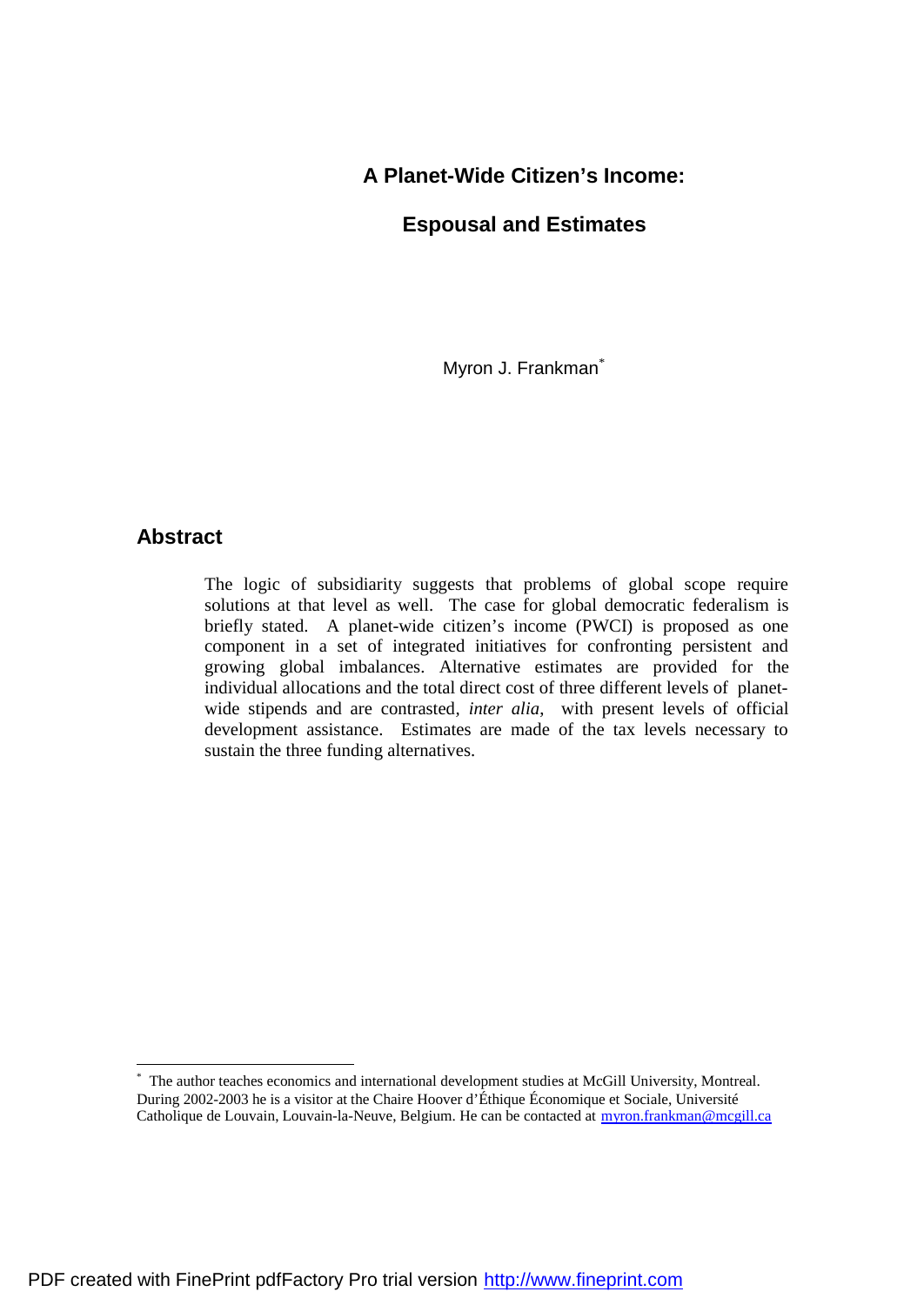It is neither necessary nor desirable that national boundaries should mark sharp differences in standards of living, that membership of a national group should entitle to a share in a cake altogether different from that in which members of other groups share.

--Friedrich A. Hayek, 1944, p. 20

## **1. Introduction**

The roots of my eventual advocacy of a planet-wide citizen's income can be traced back to at least two elements from my early professional experience in the latter half of the 1960s. One influence was a volume edited by Robert Theobald (1966) on a guaranteed income which formed part of a debate in the United States at that time. The other was the discourse which continues to this day about providing adequate financial support to developing countries. A planet-wide citizen's income could bring these two elements together.

Voluntarism was the principal answer to the provision of funds to developing countries: each of the richer nations was to provide 0.7 per cent of its gross national product for Official Development Assistance (ODA). That target has been repeated over and over again for more than three decades, including in the 1974 United Nations General Assembly resolution on a New International Economic Order and, more recently, in June 2000 in A Better World for All, the unprecedented joint statement of the Organization for Economic Cooperation and Development (OECD), the World Bank, the International Monetary Fund and the United Nations.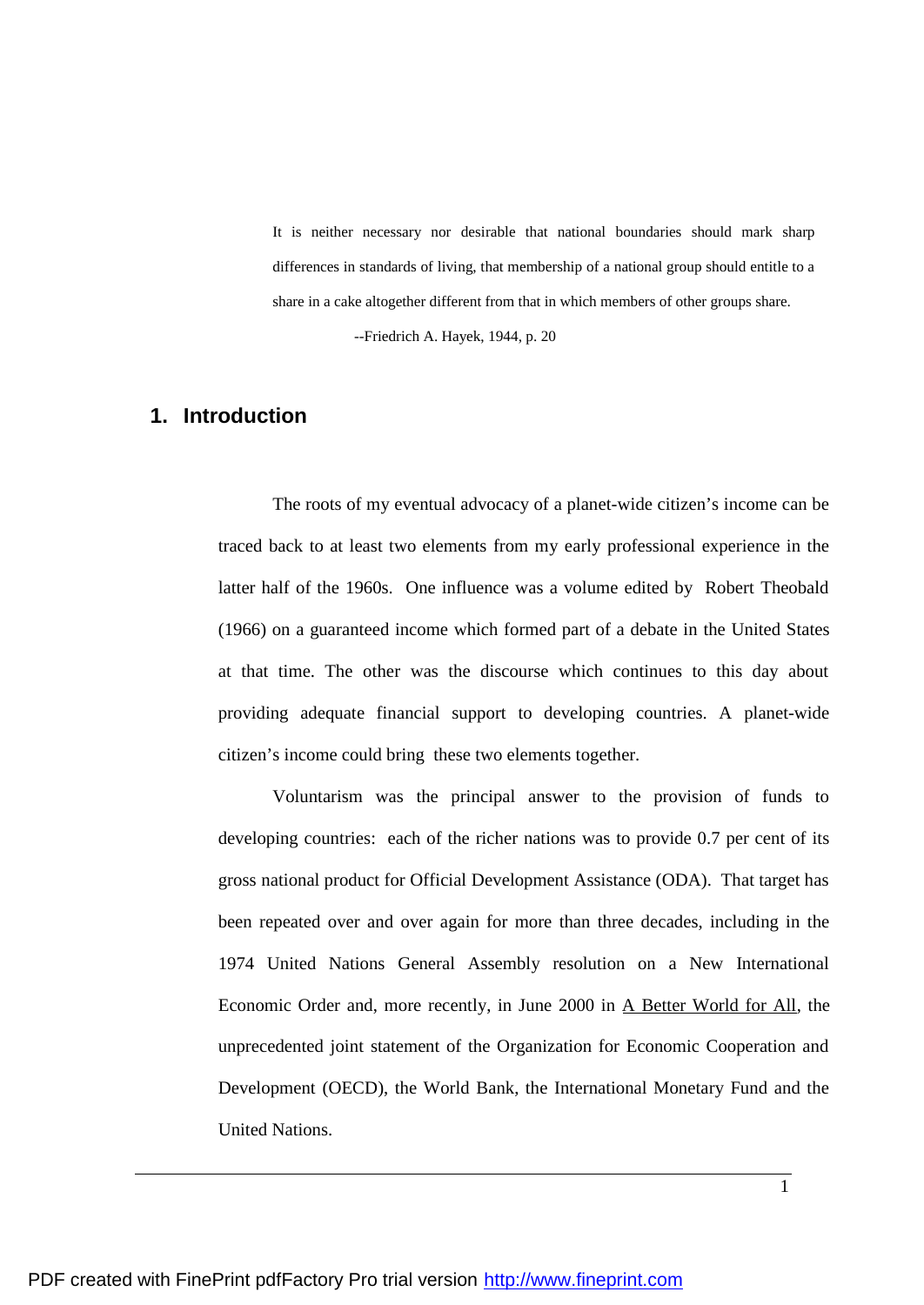The voluntary 0.7 per cent ODA target may have made sense in the late 1960s, but for it still to be restated today must be seen as reflecting a scandalous lack of any real sense of urgency as to the plight of the world's poor. Not only do few countries meet the target, but aggregate compliance in 1998 by the 21 country members of the OECD's Development Assistance Committee was only 0.24, with the ratio for the United States at a mere 0.10. The goal has been regularly attained only by Denmark, the Netherlands, Norway, and Sweden. In fact, even if that goal had been reached in 1998 it would have amounted to only US\$150 billion (in contrast to the actual amount of \$52 billion) and had the money been allocated as unconditional grants in its entirety to those countries identified in the World Bank's World Development Report 2000-2001 as low income, it would have amounted to a mere \$63 per capita for each of the 2.4 billion people living in those countries, a sum that would likely be insufficient to pay for an evening's dinner for one, including wine and tip, in an upscale restaurant in any of the high income countries of the world. $<sup>1</sup>$ </sup>

Even more scandalous has been the devastating ascendancy of neoliberalism with its assignment of blame to poor people and poor nations for what is, in effect, their inability to prosper in a contest between those with unequal capacity and access, where the rules of the game have been established (and not consistently honoured) by those controlling most of the world's monetary wealth. Neoliberalism puts economic "imperatives" at the center of a hegemonic discourse that best serves the world's elites. The work of Thomas Paine is often cited by

-

 $1$  If one were to change the arbitary dividing line between the low and middle income countries from \$755 to \$800, then China and Honduras would shift to the low income category. The average aid per capita in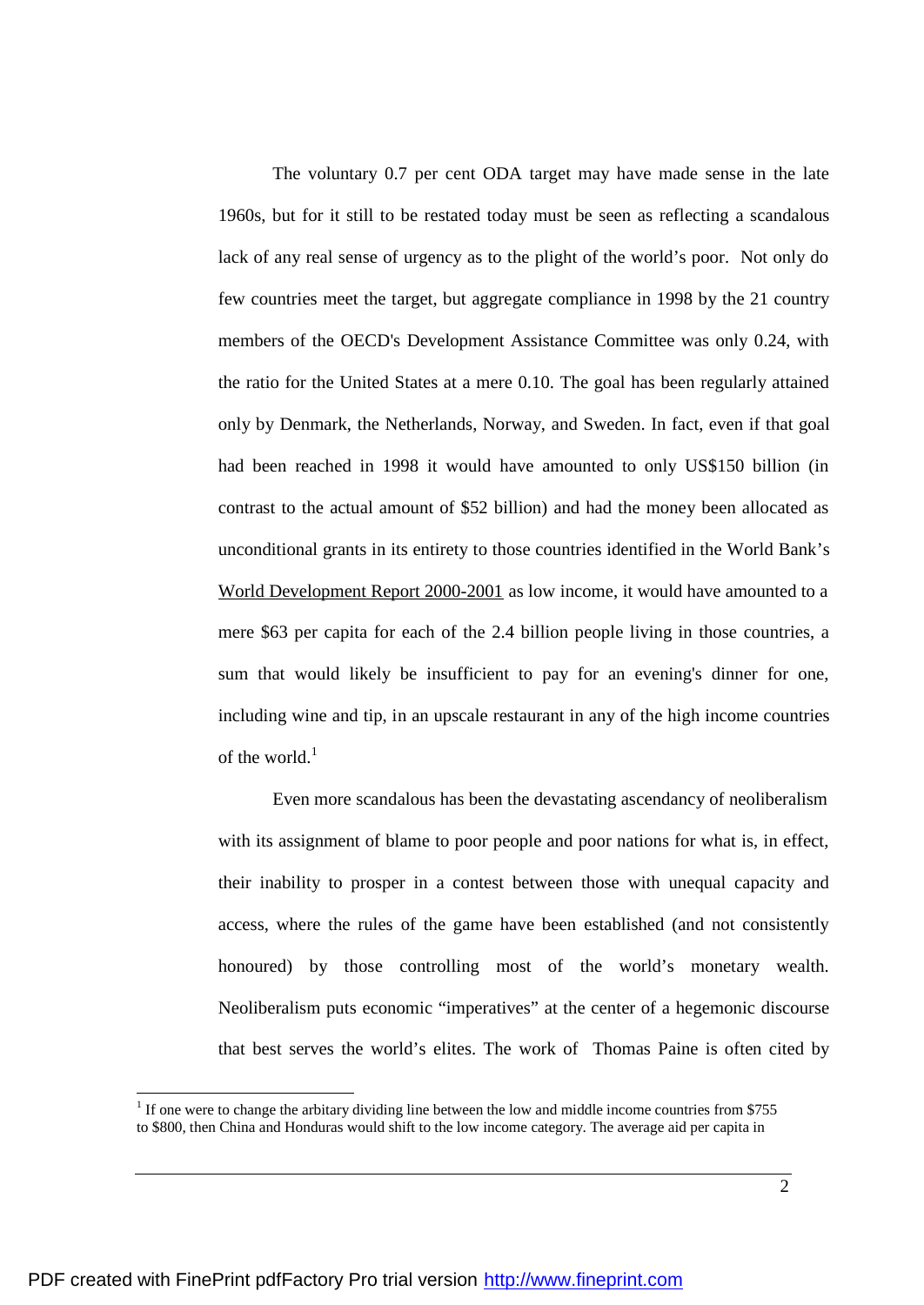those supporting the introduction of basic income provisions. I, too, shall invoke Paine: not, however, Agrarian Justice (1796) where he makes the case for sharing of income, but rather The Rights of Man (1791) where his words can be applied to life under neoliberalism:

The original despotism . . . divides and subdivides itself into a thousand shapes and forms, till at last the whole of it is acted by deputation. . . . against this species of despotism, proceeding on through an endless labyrinth of office till the source of it is scarcely perceptible, there is no mode of redress. It strengthens itself by assuming the appearance of duty, and tyrannises under the pretence of obeying. (Philp, 1995, p. 20)

Today's victims of downsizing, re-engineering and structural adjustment will recognize the plaintive "the deficit made me do it," as one expression of a social fractal akin to that described by Paine. The hindmost victims of the neoliberal tyrannies of our time, like the deserving poor of old, must demonstrate their worth if any assistance is eventually to come their way.

If we are at all concerned about the myriad problems of our time which threaten our continued survival on our planet, we need to think boldly, give free reign to our imagination and actively work together to shape an alternative discourse. One of the earliest notions I encountered as a social scientist was that of "institutional lag": as a result of the Cold War and neoliberalism we are at least 60 years behind in our thinking about shaping democratic global institutions. That is the "double movement" à la Karl Polanyi (1944) or countervail à la John Kenneth

 $\overline{a}$ 

my hypothetical scenario would fall to \$42 for each of the 3.7 billion people.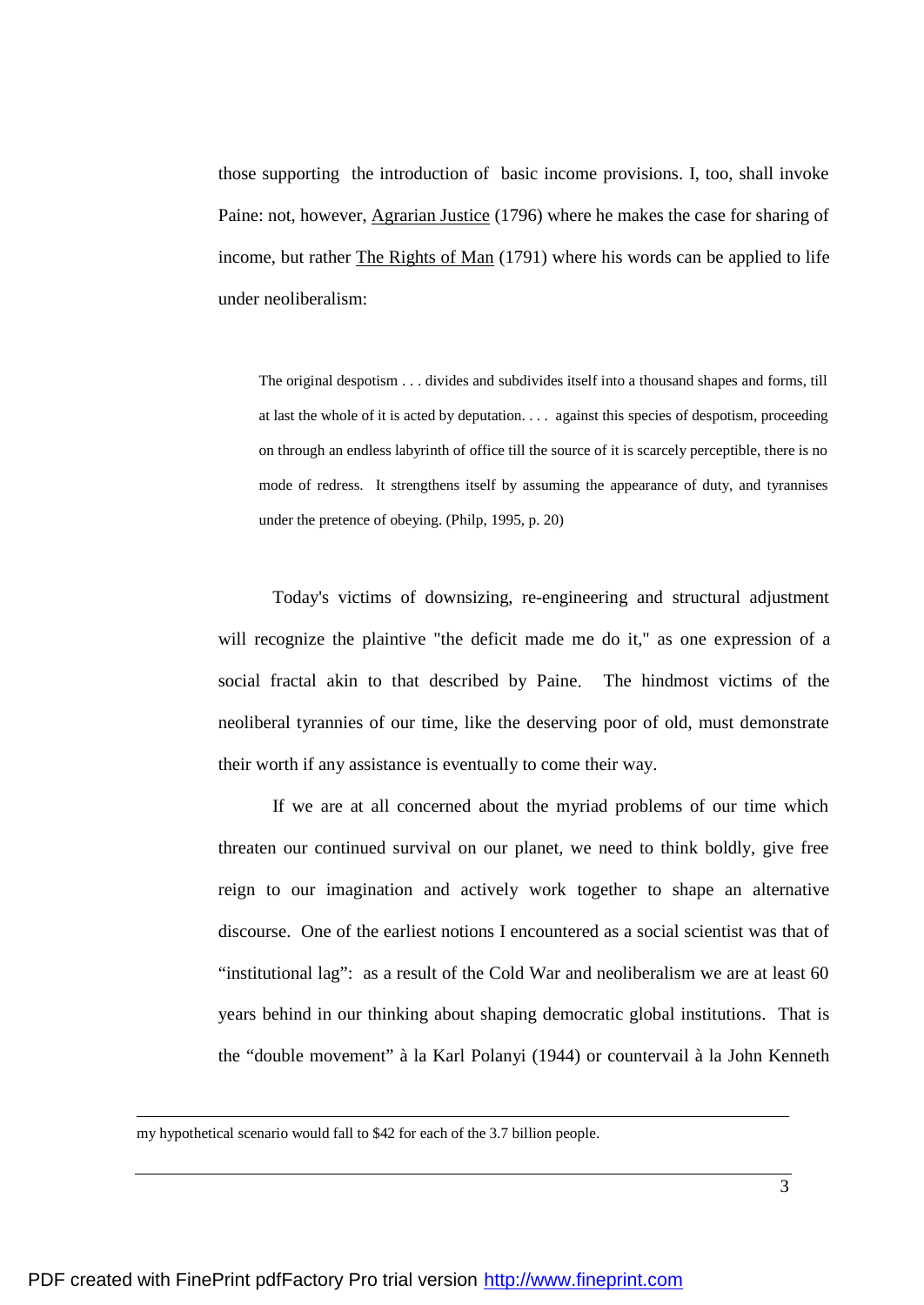Galbraith (1956) needed to reign in capitalist excesses, which even Friedrich Hayek included in his expressions of concern about the totalitarians in our midst (1944).

# **2. A global agenda**

I firmly believe that world problems require world solutions; anything less necessarily perpetuates injustice which carries with it a train of untoward consequences, among them periodic eruptions of genocidal violence (Frankman,1997). There is nothing new in these sentiments, nor are they foreign to the field of economics. Nobel Prize winning economists James Meade (1940) and Jan Tinbergen (1944) were among those who wrote about global approaches to economic organization during the Second World War.

In my view a world-level approach can not be a piecemeal assemblage in the manner of our current functional approaches to global order, but must contain elements which link together systemically including:

- Democratic world federalism with active citizen engagement from the local to the global.
- A single world currency.
- Global public finance: global revenue raising capacity and global public expenditures on global public goods and global redistribution, including a planet-wide citizen's income (PWCI).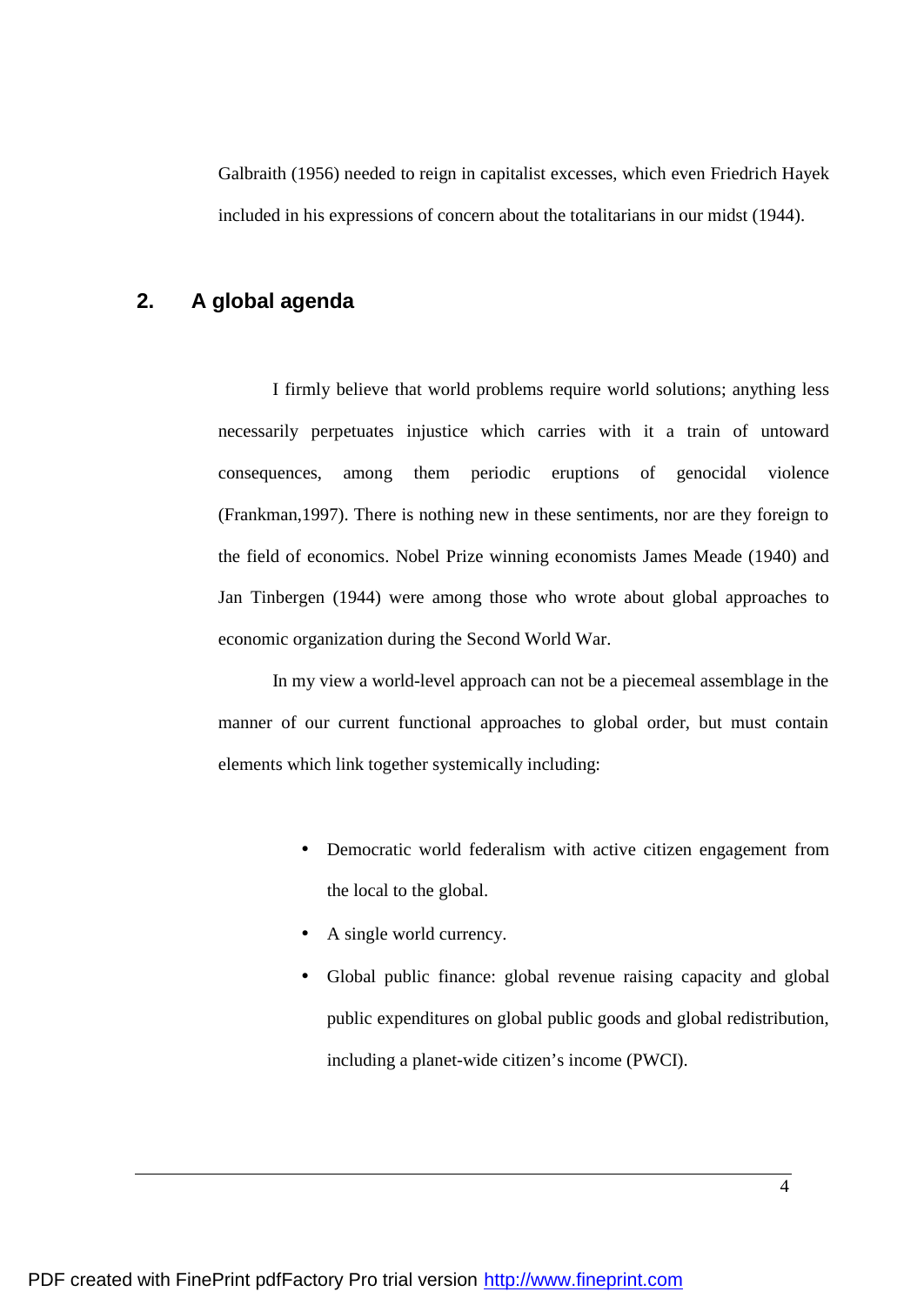#### **2.1 Democratic world federalism**

If there is to be hope for an equitable, peaceful and sustainable world where people meet as peers, we must cultivate citizen engagement as the highest civic virtue. The centrality of market values has diminished the role, influence and interest of individuals in political participation. If political deliberation can take place at levels appropriate to the issues at hand, the undermining of democratic processes could well be reversed. Subsidiarity is a bi-directional concept: effectiveness suggests that political authority should be shifted to the appropriate level, be it higher or lower. Where processes are global, structures of global government are clearly appropriate. If we subscribe to the value of democratic decision making, then that, too, should be extended to the global level. In a world where jobs are said to be disappearing, what more worthy occupation, partial or full-time, could there be than that of participating in the process of steering our planet and its consitituent parts.

#### **2.2 A Single World Currency**

As for a world currency, John Stuart Mill had already anticipated such a possibility in the middle of the nineteenth century:

Let us suppose that all countries had the same currency, as in the progress of political improvement they one day will have . . . So much of barbarism, however, still remains in the transactions of the most civilized nations that almost all independent countries choose to assert their nationality by having to their own inconvenience and that of their neighbours, a peculiar currency of their own. (Mill,1865., II, 175-76)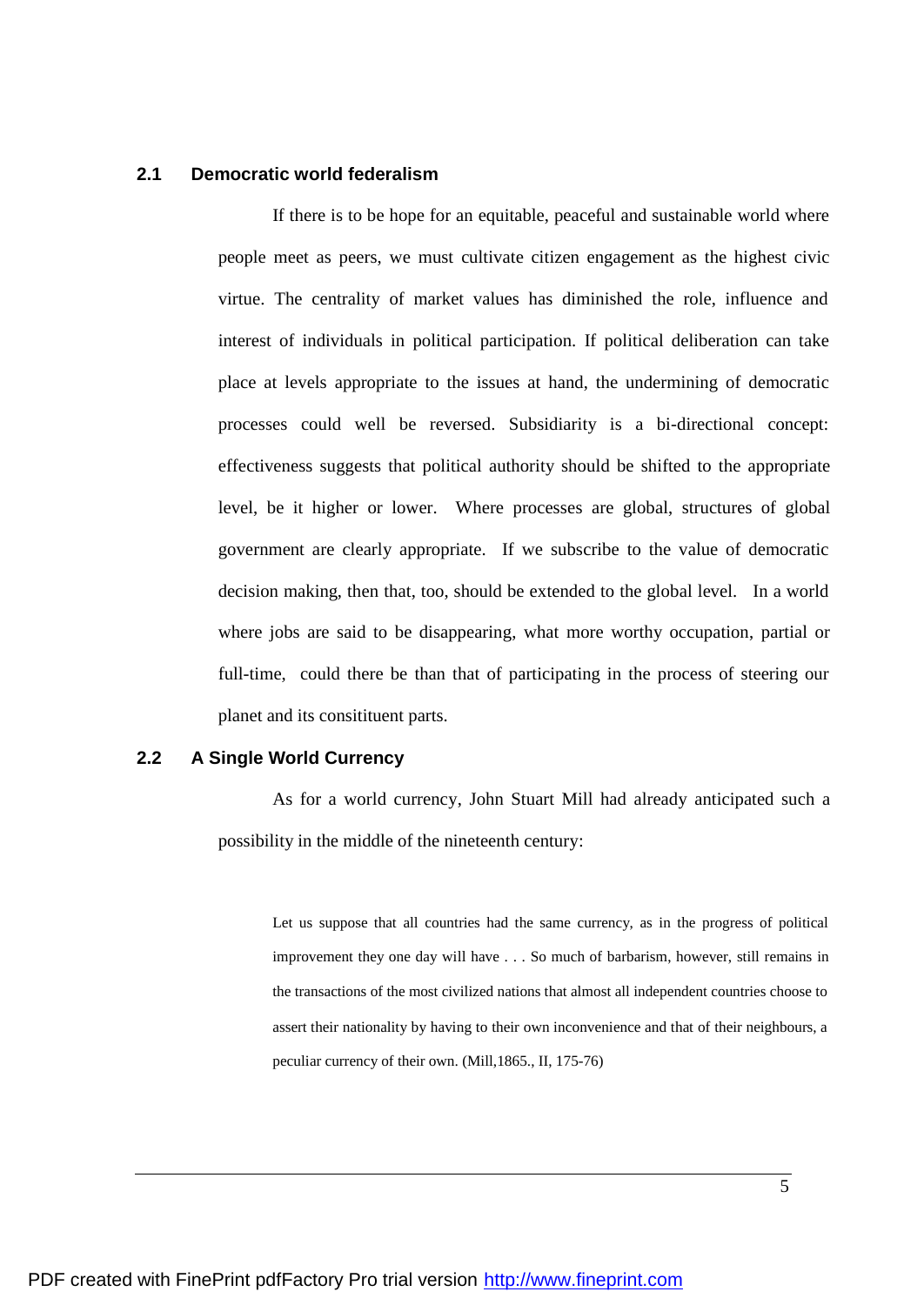With a world currency in place the foreign exchange transactions targeted as the base for the tax proposed by James Tobin would disappear and with them would go the rationale for the Tobin Tax, i.e., the hypermobility of capital which, in turn, is related to substantial daily variations in exchange rates. Absent the chief cause for capital hypermobility, absent hypermobility and its symptoms. Tobin, himself, made it clear that a world currency with supporting institutions, by eliminating exchange rates and their inevitable variation, would be preferable to a transactions tax:

A permanent single currency, as among the 50 states of the American union, would escape all this turbulence. The United States example shows that a currency union works to great advantage when sustained not only by centralized monetary authorities but also by other common institutions. In the absence of such institutions, an irrevocably unique world currency is many decades off. (UNDP, 1994, p. 70)

While the greatest volume of foreign exchange transactions undoubtedly occur between currencies of the industrial countries, the largest distributional consequences are likely experienced in the less developed countries. If one is looking for a reason why almost one-half the world's population is still living at less than US\$2 per day, one need not look further than the role of exchange rate variation. If one compares the end of 2000 exchange rate per dollar with the end of 1980 rate in both China and India, for example, one finds ratios of 5.4 and 5.9, which is equivalent for China to an average compound annual increase in the number of yuan per dollar of 8.8 per cent To put it another way, a good or a wage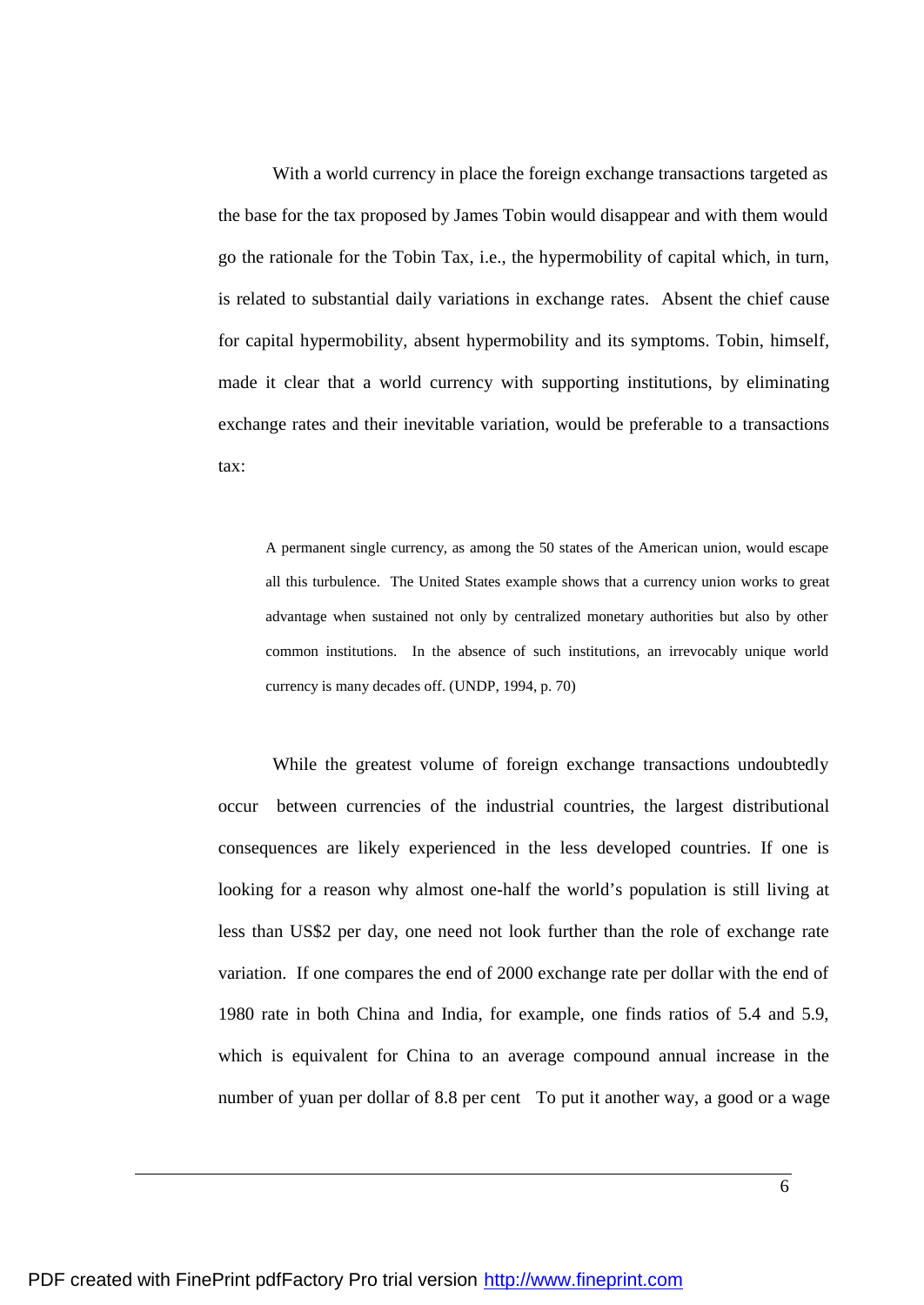whose local currency value remained unchanged and was worth \$1 in 1980, would have been worth less than 20 cents in 2000. For 26 other countries with a population of greater than 25 million, 14 had exchange ratios for one of both of the decades 1980-1990 and 1990-2000 above India's two decade ratio of 5.9 and Argentina, Brazil, the Democratic Republic of the Congo (Zaire) and Peru had at least one decade where the ratio exceeded 10,000 (Frankman, 2002). While these kinds of changes may make one's exports more competitive, they certainly will have major adverse distributional consequences, exacerbating conditions of poverty and destroying nascent middle classes.

### **2.3 Global public finance**

The upward application of subsidiarity in public finance implies global taxation and revenue raising accompanied by global expenditures. Again, we can find early expressions of such a need in nineteenth century writings. James Lorimer (1884) proposed that each nation levy an international tax on each of its citizens to pay for an international government which would provide "international equivalents for the factors known to national law as legislation, jurisdiction, and execution." C. Wilfred Jenks, who went on to become the Director-General of the International Labour Office (1970 –1973) was another of those, along with Meade and Tinbergen, who addressed international taxation during the Second World War (1942). As there is an abundant literature on global taxation (Frankman 1996), global public finance (Mendez 1992) and global public goods (Kaul 1999), I shall direct my attention principally to one of the possible uses of the revenues of a global government: a planet-wide citizen's income.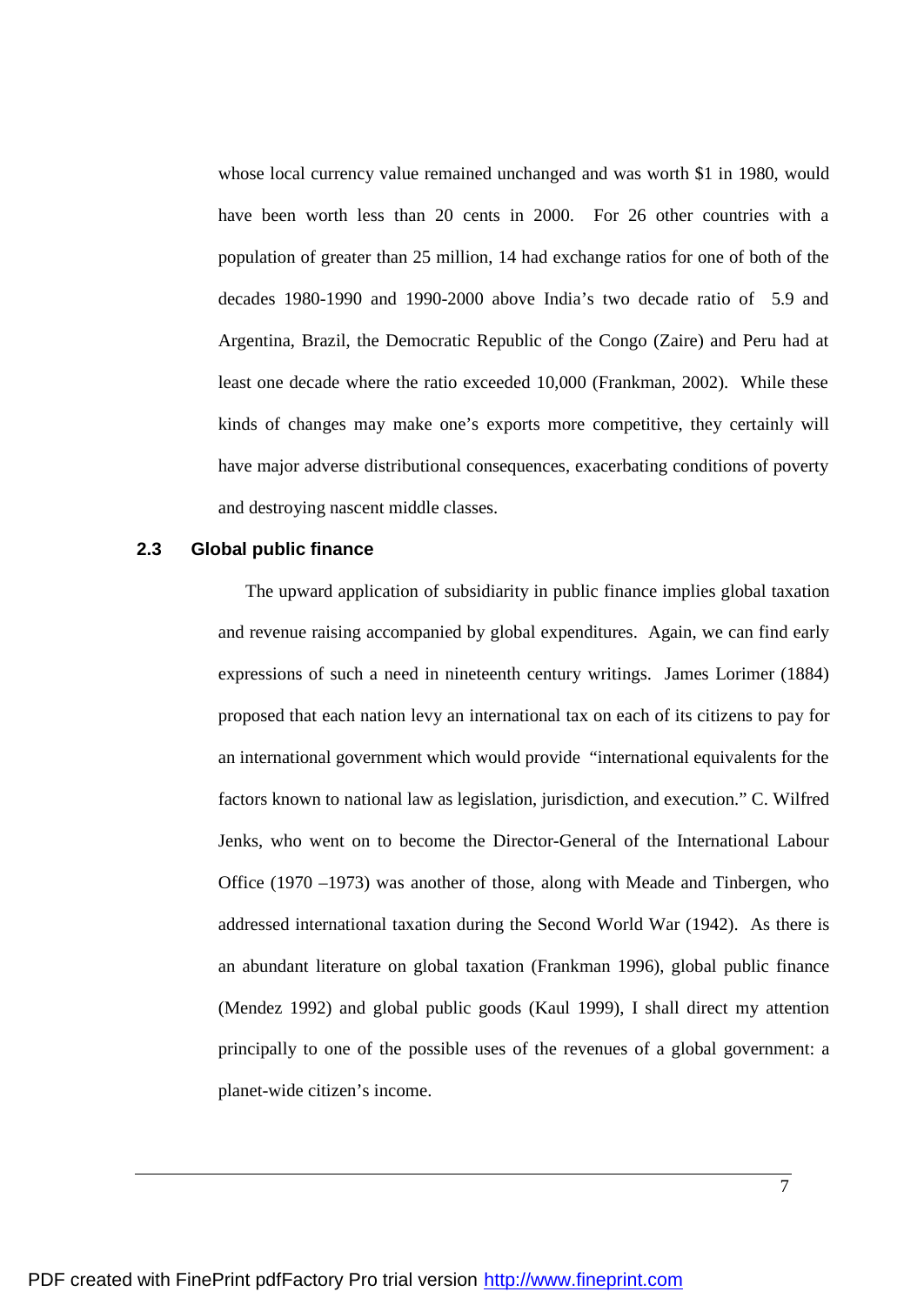### **3. Planet-wide citizen's income**

A planet-wide citizen income offers the promise of providing what Philippe Van Parijs (1996) calls "real freedom" to the almost one-half of the world's population living in abject poverty. Current proposals for dealing with poverty are largely comparable to the promise of salvation in the afterlife; they are not an adequate answer to hunger and deprivation here and now. A citizen's income set at a high enough level to provide attainable economic options to those living on the margin could finally give real choices for the poor of the world. The real choice not to have to leave one's home and the real choice to go to school rather than work could become default settings for the many rather than pie-in-the-sky dreams.

Many (if not all) of the arguments that have been advanced for income guarantees at the national level can be extended to the global level. A planet-wide citizen's income offers the additional prospect of reducing tensions and jealousies between rich and poor regions and nations. As all communities beyond a village or a kinship group are imagined communities, what holds for one socially constructed community can apply to larger ones still in formation.

A planet-wide citizen's income also offers a politically attractive alternative to our system of global apartheid, which limits severely the freedom of many of the world's people to emigrate legally. A global basic income could well provide people the real freedom to stay in their country of origin and offers the prospect of a world with open borders in which the extremely costly, highly discriminatory and only partly effective system of migratory regulations and controls could be dismantled. The point may soon come when a trial balance of the costs of limiting

8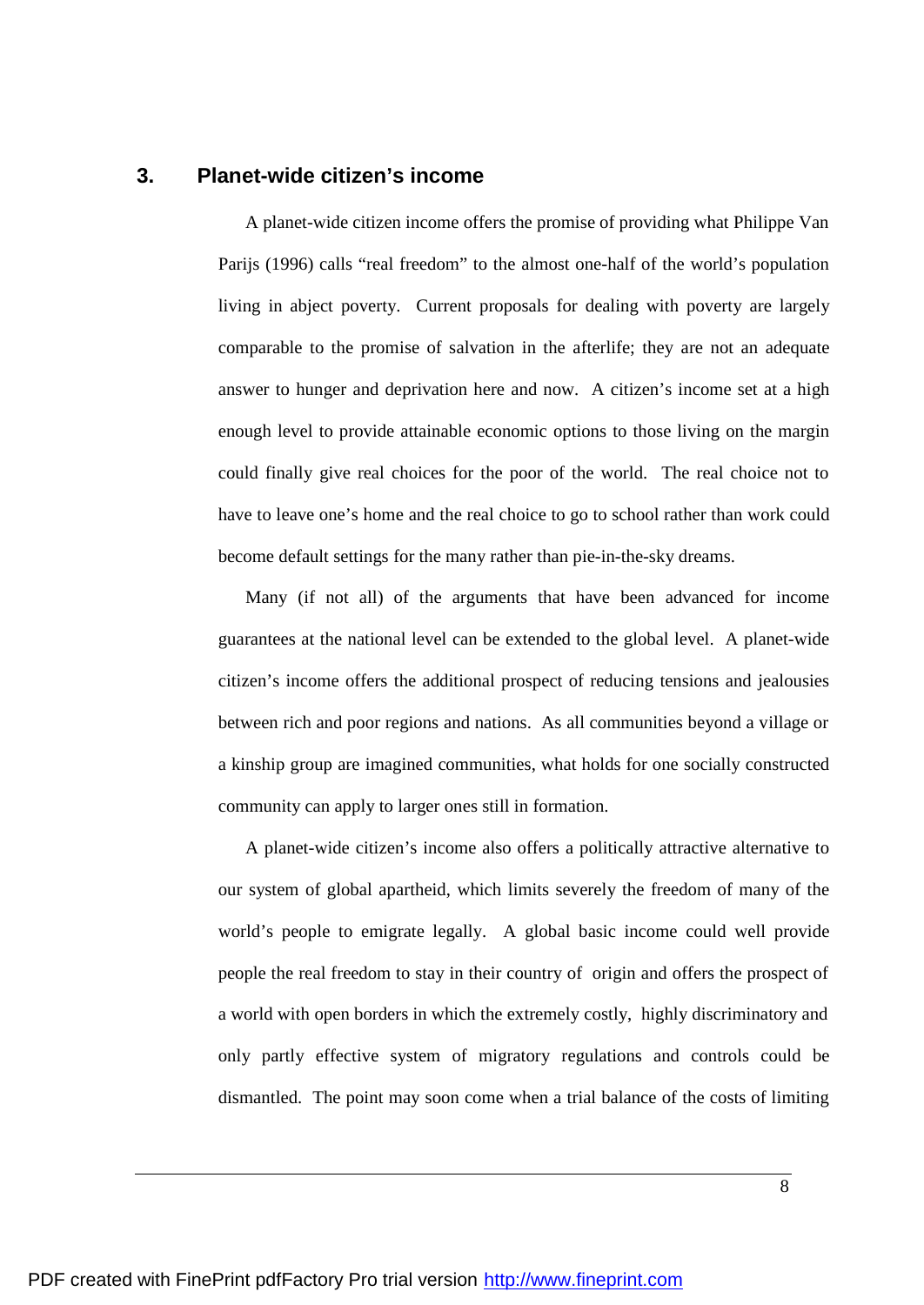the cross-border movement of peoples, both in monetary terms and in loss of lives and liberties will be judged to favour the introduction of a global universal allocation.

The actual level at which a citizen's income is established is not the issue at this moment, it is the principle that needs to be accepted nationally and globally. It is instructive, however, to illustrate the direct cost and financing requirements for several alternatives. I take as my point of departure a recent suggestion by Patrice Spadoni that a citizen's income be set at no less than 50% of a country's per capita income (Basic Income European Network, 2001).

Table 1 helps us to put the monetary cost of payments associated with a Planet-Wide Citizen's Income into perspective. The table contrasts current official development assistance and a proposal made by Juan Somavía, the Director-General of the International Labour Organization in his address to this conference (2002) with planet-wide citizen's incomes set at 20, 25 and 50 per cent of the estimated world per capita income. Somavía's proposed grant of \$1 per day to the 1.2 billion people who are living at less than \$1 per day would represent a nine-fold increase over the amount of net ODA allocated in 1998. If one were to amplify Somavía's proposal to give \$2 per day to those living at income of less than \$1 per day and to give \$1 per day instead to those 1.6 billion persons living at incomes of between 1 and 2 dollars per day, the cost would triple, rising to well over \$1 trillion per year, which is the order of magnitude in which discussions of ending poverty should take place.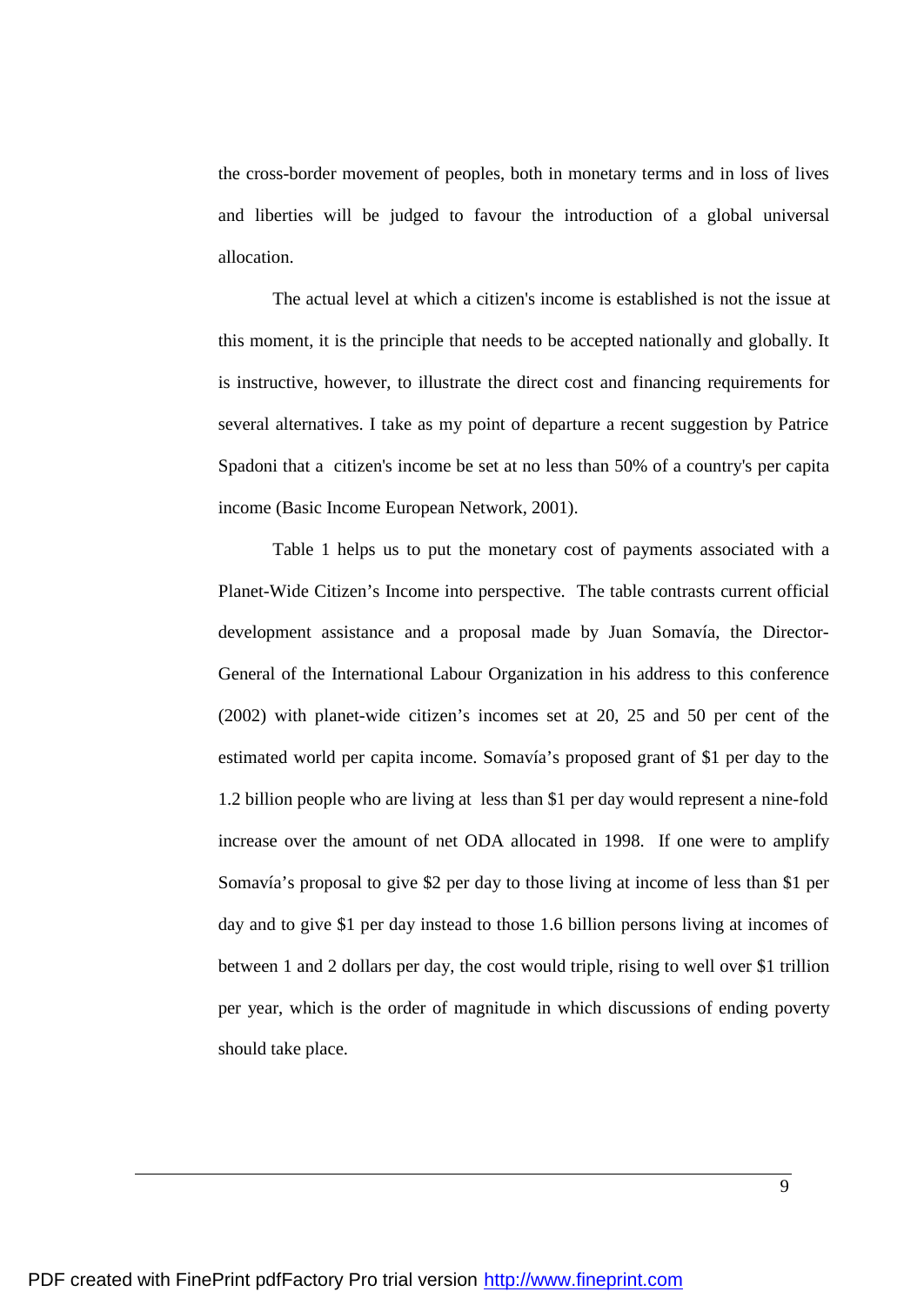If instead we were to consider a basic allocation which would go to every man, woman and child regardless of where in the world they are or their circumstances, then at 20 per cent of the per capita world income, the citizen's income would come to \$1,036 per head for a total cost of \$6.1 trillion, over 40 times what the ODA target would have produced in 1998 and over 120 times what net ODA actually was. Even for a poor family in an industrial country, receipt of an extra income of \$1,036 for each household member would provide extra breathing room. The difference for at least one-half the world's population, on the other hand, would be substantial. Figures are provided in the table for more generous levels of support for the world's citizens.

| Table 1: | Comparison of funding alternatives |  |
|----------|------------------------------------|--|
|          |                                    |  |

|                                                                            | <b>Trillion</b> |  |
|----------------------------------------------------------------------------|-----------------|--|
|                                                                            | US\$/year       |  |
| Net ODA 1998                                                               | 0.05            |  |
| Target of 0.7 per cent of donor gross national product 1998                | 0.15            |  |
| Juan Somavía (2002) proposal: \$1/day to the 1.2 billion people living at  |                 |  |
| \$1/day or less                                                            | 0.44            |  |
| Variation on Somavía (2002): \$2/day to those described above and \$1/day  | 1.47            |  |
| to the 1.6 billion people living at \$2/day or less                        |                 |  |
| Planet-wide citizen's income (PWCI) as per cent of per capita world income |                 |  |
| a. 20 (PWCI=\$1,036/year)                                                  | 6.1             |  |
| $b. 25$ (PWCI=\$1,295/year)                                                | 7.6             |  |
| c. 50 (PWCI=\$2,590/year)                                                  | 15.2            |  |

Source: Somavía 2002, World Bank 2000, OECD 2000, author's calculations

Expenditure is, of course, only one side of the equation. Can such a substantial transfer scheme be financed? Thurman Arnold (1936) drew parallels between what he termed public taxation for public purposes and private "taxation" for private purposes. He noted our perverse inclination to hold the latter in higher regard, a mindset that has been relentlessly nurtured in recent years. Growing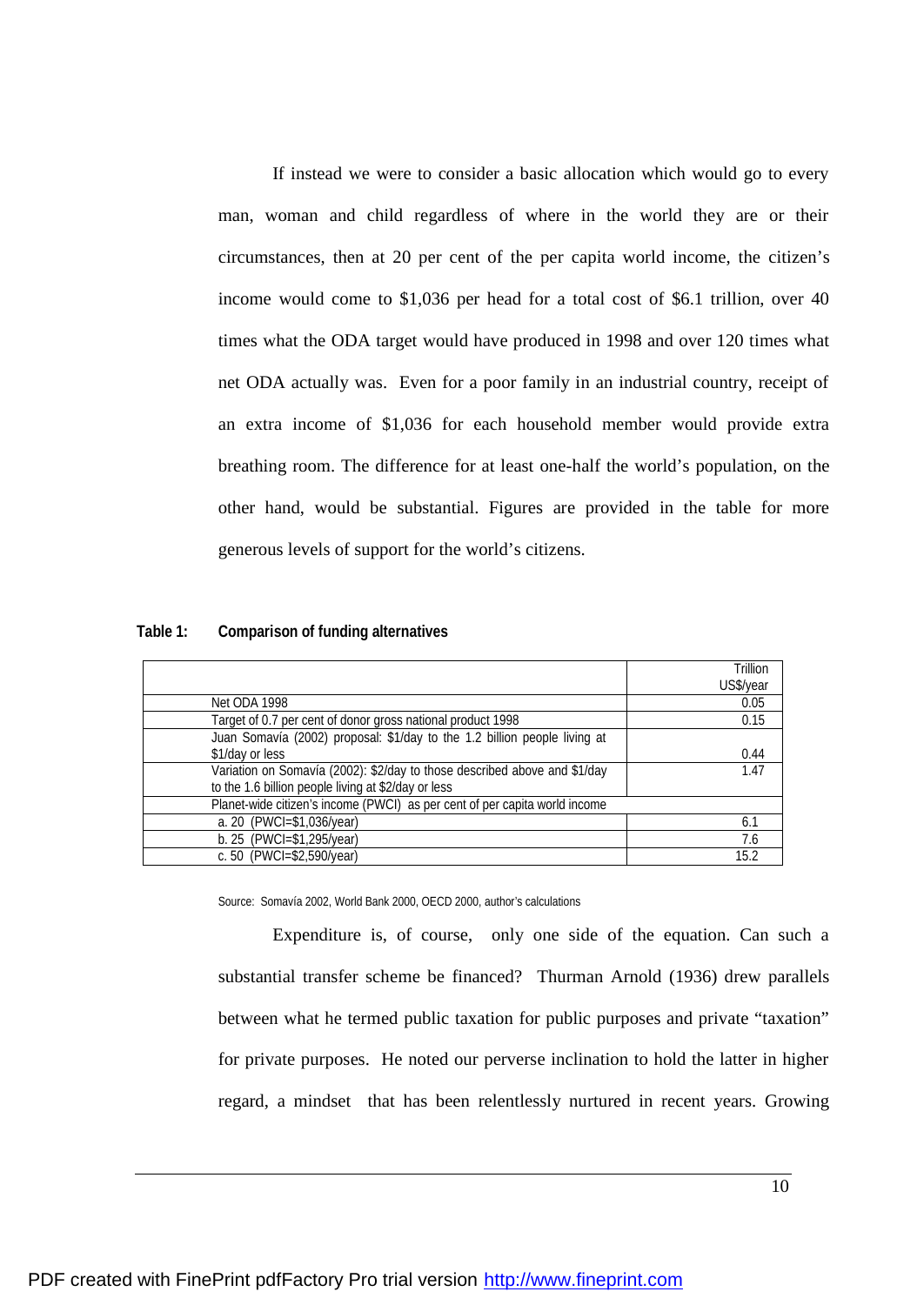inequalities in income and wealth reflect an ongoing system of massive transfers to the highest income recipients in the world. A political system that has been used to generate inequality is not beyond being turned against those who have abused the system. The excesses of corporate executives which have been highlighted almost daily throughout 2002 could be the impetus for such a change in mindset. It doesn't take too many reports like that of \$2.1 million being spent by a top executive (of Tyco) on a birthday party for his wife or even of the \$3.5 million per year reported to have been spent by Jack Welch of GE on a Boeing 737 put at the disposal of his wife to lead one to conclude that it may well be the rich who are not "deserving" (*La Dernière Heure*, 2002).

Recent calculations by Branko Milanovic (2002) of what he calls the "True World Income Distribution," based on estimates of income inequality using household surveys from 91 countries confirm that world inequality is rising. Milanovic estimates that the World Gini coefficient of income inequality, adjusted for differences in purchasing power, increased from 0.63 in 1988 to 0.66 in 1993. If purchasing power parity adjustments are not made, then the World Gini for 1993 jumps to 0.805. If, for the sake of illustration, we assume that the financing of a planet-wide citizen's income were to fall exclusively on the top 25 per cent of the world distribution who account for 77.7 per cent of world income (\$23.6 trillion of a world income of \$30.4 trillion), then the cost of a universal global program set at 20 per cent of the per capita income of the world would require an additional tax burden of 26 per cent on the income of the world's wealthiest. If one considers that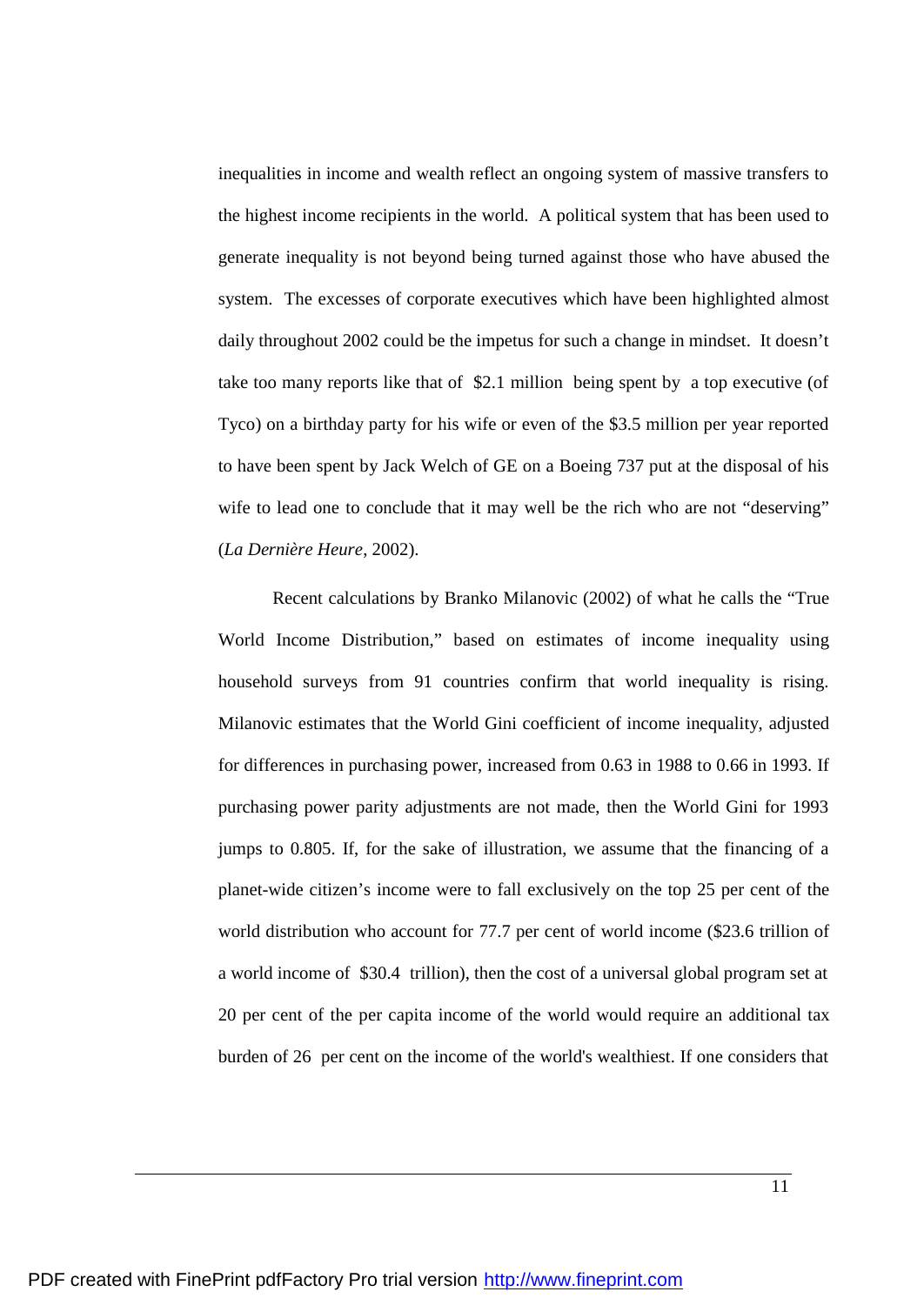the wealthy would also receive the income guarantee, the net additional burden on them falls to19 per cent.

This is the kind of effort that is required, if we are seriously concerned about poverty, equity and inclusion and we generalize that commitment to the global level. We are not talking here about confiscatory levels of taxation. In the view of Nobel Prize winner Herbert Simon, this is quite a reasonable tax burden to impose. In what was likely Simon's last published paper prior to his death in February 2001, he put the case most strongly:

I personally do not see any moral basis for an inalienable right to inherit resources, or to retain all the resources that one has acquired by means of economic or other activities. . . . When we compare the poorest with the richest nations, it is hard to conclude that social capital can produce less than about 90 per cent of income in wealthy societies like those of the United States or Northwestern Europe. On moral grounds, then, we could argue for a flat income tax of 90 per cent to return that wealth to its real owners. (2000)

Even if a planet-wide citizen's income were set at half of the world's per capita estimate, the net tax burden required (48 per cent) would be well below either Herbert Simon's 90 per cent social capital estimate or the 70 per cent flat tax level that he believed would fund all of the US government's existing expenditures in addition to basic income of \$8,000 per year for all Americans (2000).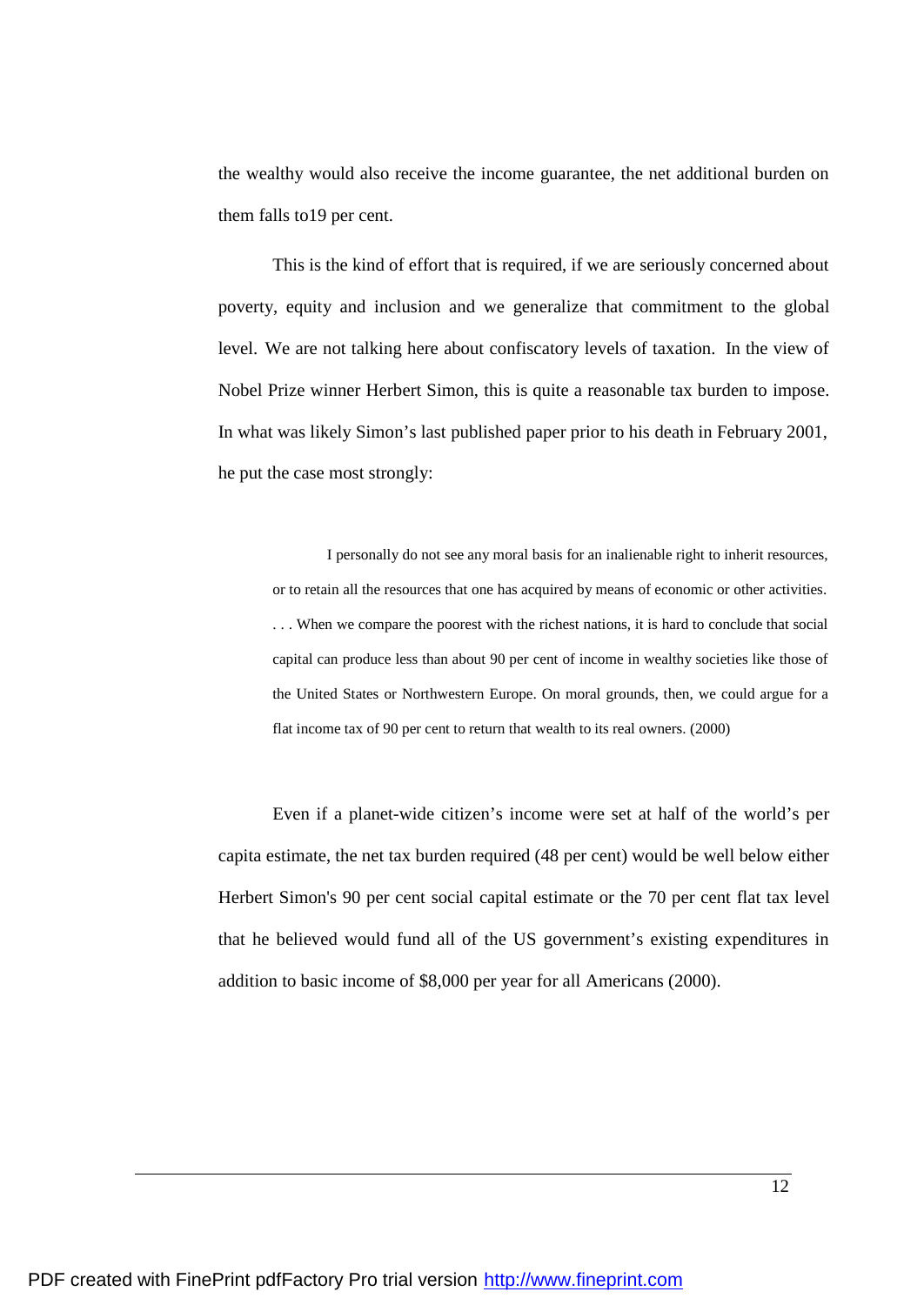#### **Table 2: Hypothetical financing for a planet-wide citizen's income (PWCI)**

| Planet-wide      | Planet-wide  | <b>Gross PWCI tax</b> | Net PWCI tax         |
|------------------|--------------|-----------------------|----------------------|
| citizen's income | citizen's    | burden as a per       | burden as a per cent |
| as a per cent of | income       | cent of Income of     | of income of the     |
| per capita world | trillionUS\$ | the world's richest   | world's richest      |
| income           |              | quartile              | quartile             |
|                  |              |                       |                      |
| 20               | 6.1          | 25.7                  | 18.3                 |
| 25               | 7.6          | 32.2                  | 24.1                 |
| 50               | 15.2         | 64.4                  | 48.3                 |

Sources: Milankovic 2002, Table 1, author's calculations

# **4. Conclusion**

The intent here is not to minimize the effort that would be required to implement a planet-wide citizen's income, but rather to illustrate that the magnitudes involved are not unrealistic. The far more difficult roadblocks are our preconceptions that first lead us to insist that individuals and countries must earn their living and then lead us to blame the victims when their earnest efforts fall short.

Solidarity, community, acceptance and respect extending beyond the local and the national to the global are infectious sentiments and practices that cannot be contained once they begin to take root. They are the keys to the fractal geometry of a partnership model that embraces the common humanity of all. These sentiments have the potential, as in the quote from Thomas Paine, with which I began, to divide and subdivide "into a thousand shapes and forms" in a virtuous profusion. That is truly our millennial task: to displace despotism, benevolent or otherwise, with a partnership culture that unleashes the creative, rather than the destructive, potential of all humanity.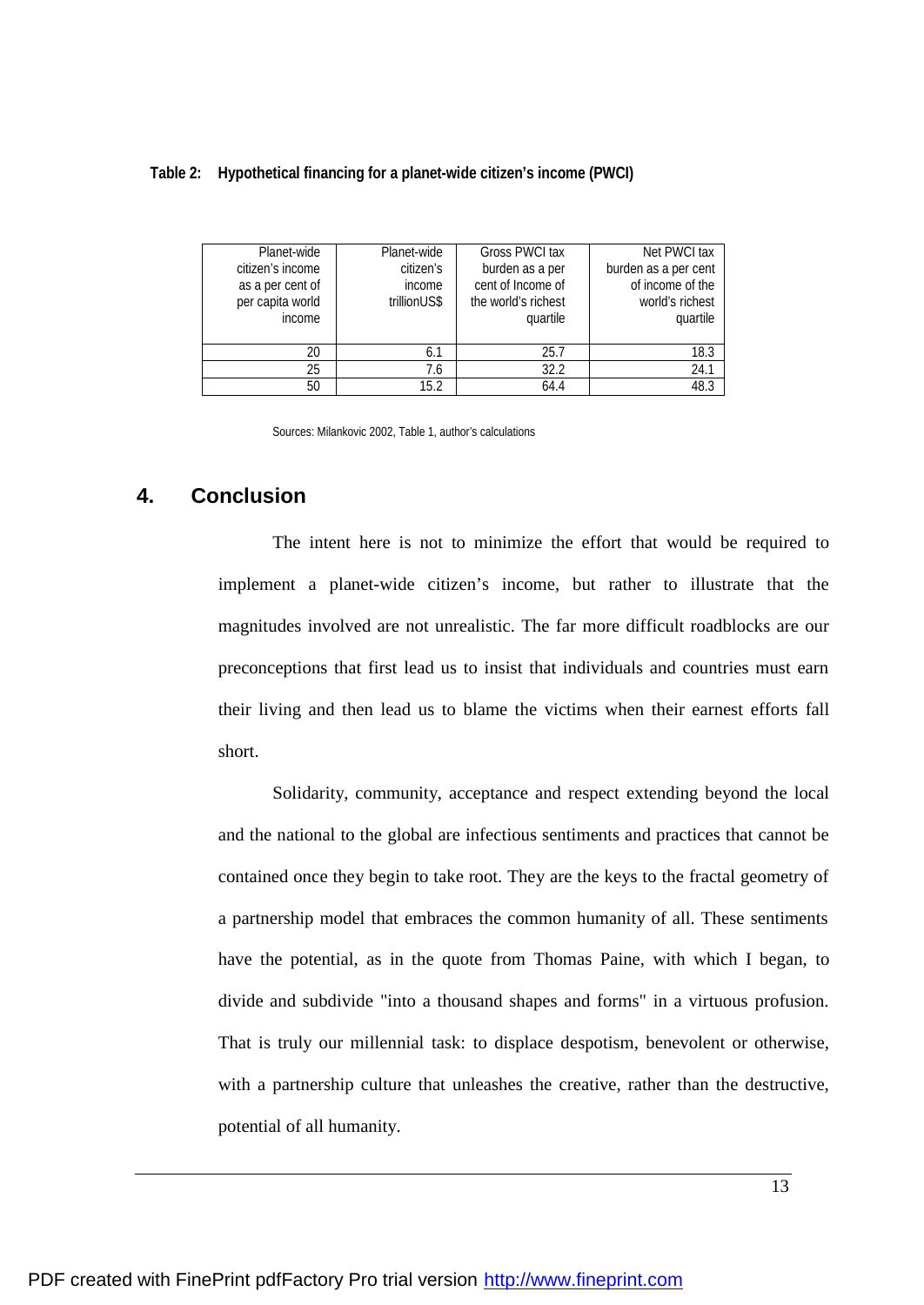### **References**

Arnold, Thurman. 1937. *The Folklore of Capitalism* (New Haven: Yale University Press).

Basic Income European Network. (2001). *News Flash*, No. 8, March.

*La Dernière Heure*. 2002. "La folie des grandeurs," Sept 21-22, p. 9.

- Frankman, Myron.1996. "International Taxation: The Trajectory of an Idea from Lorimer to Brandt," *World Development*, 24 (May 1996), 807-820.
- Frankman, Myron. 1997. "No Global War? A Role for Democratic Global Federalism, *Journal of World-Systems Research*, 3 (Spring), 321-38. ([http://csf.colorado.edu/jwsr/archive/vol3/v3n2a4.htm\)](http://csf.colorado.edu/jwsr/archive/vol3/v3n2a4.htm)
- Frankman, Myron. 2002. "Beyond the Tobin Tax: Global Democracy and a Global Currency," *The Annals* 581 (May), 62-73 Special Issue on Globalization and Democracy.
- Galbraith, John Kenneth. 1956. *American Capitalism: The Concept of Countervailing Power* (Boston: Houghton Mifflin).
- Hayek, Friedrich. 1944. *The Road to Serfdom* (Chicago : University of Chicago Press).
- Jenks, C. Wilfred. 1942. "Some Legal Aspects of the Financing of International Institutions, " *Transactions of the Grotius Society*, 28, 87-132.
- Kaul, Inge, Isabelle Grunberg and Marc A. Stern, eds. 1999. *Global Public Goods: International Cooperation in the 21st Century* (New York: Oxford University Press).
- Lorimer, James. 1884. "Book V. The Ultimate Problem of International Jurisprudence," *The Institutes of the Law of Nations: A Treatise of the Jural Relations of Separate Political Communities* (Edinburgh and London: William Blackwood and Sons).